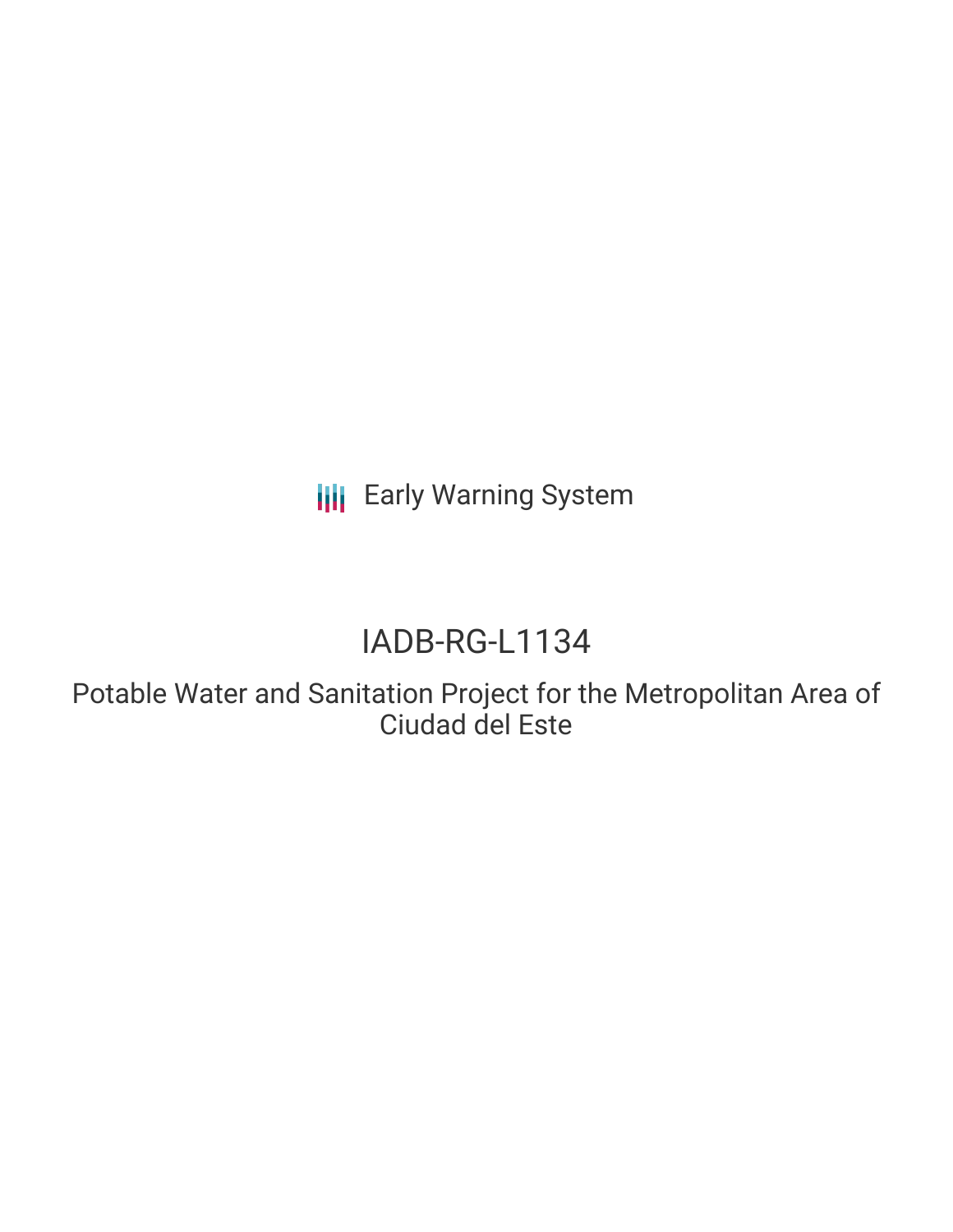

### **Quick Facts**

| <b>Specific Location</b>       | Paraná River and Guaraní Aquifer System; Ciudad del Este and Presidente Franco |
|--------------------------------|--------------------------------------------------------------------------------|
| <b>Financial Institutions</b>  | Inter-American Development Bank (IADB)                                         |
| <b>Status</b>                  | Approved                                                                       |
| <b>Bank Risk Rating</b>        | B                                                                              |
| <b>Voting Date</b>             | 2019-11-27                                                                     |
| <b>Borrower</b>                | Regional                                                                       |
| <b>Sectors</b>                 | Water and Sanitation                                                           |
| <b>Investment Type(s)</b>      | Loan                                                                           |
| <b>Investment Amount (USD)</b> | \$115.00 million                                                               |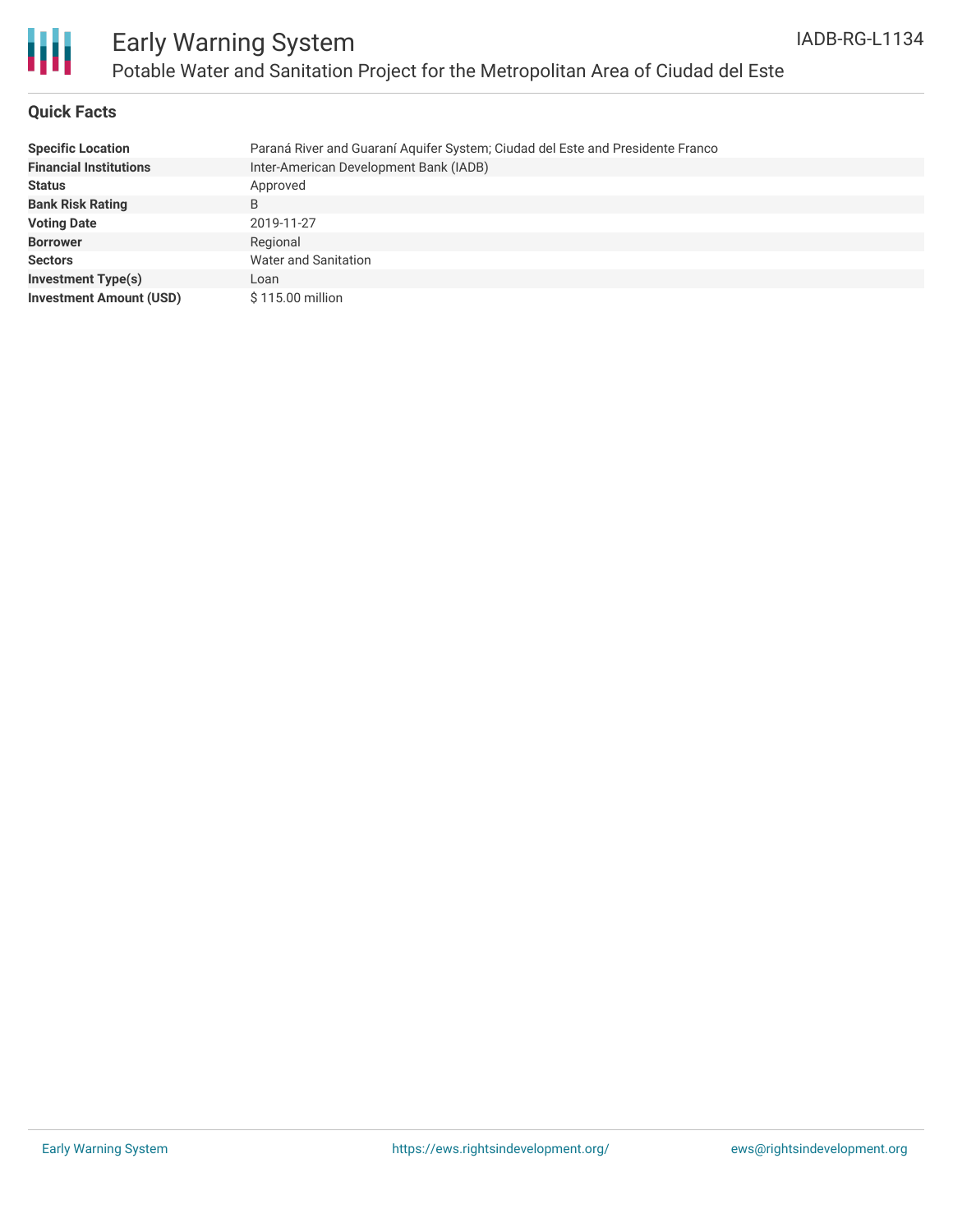

### **Project Description**

According to the Bank's website, this project finances the expansion of water and sanitary sewerservices coverage and improves their quality in the relevant districts. It will also improve delivery-service management efficiency by reducing losses and implementing energy efficiency programmes and a new service delivery model.

According to the Bank, particular attention will be paid to appropriate management of transboundary water resources.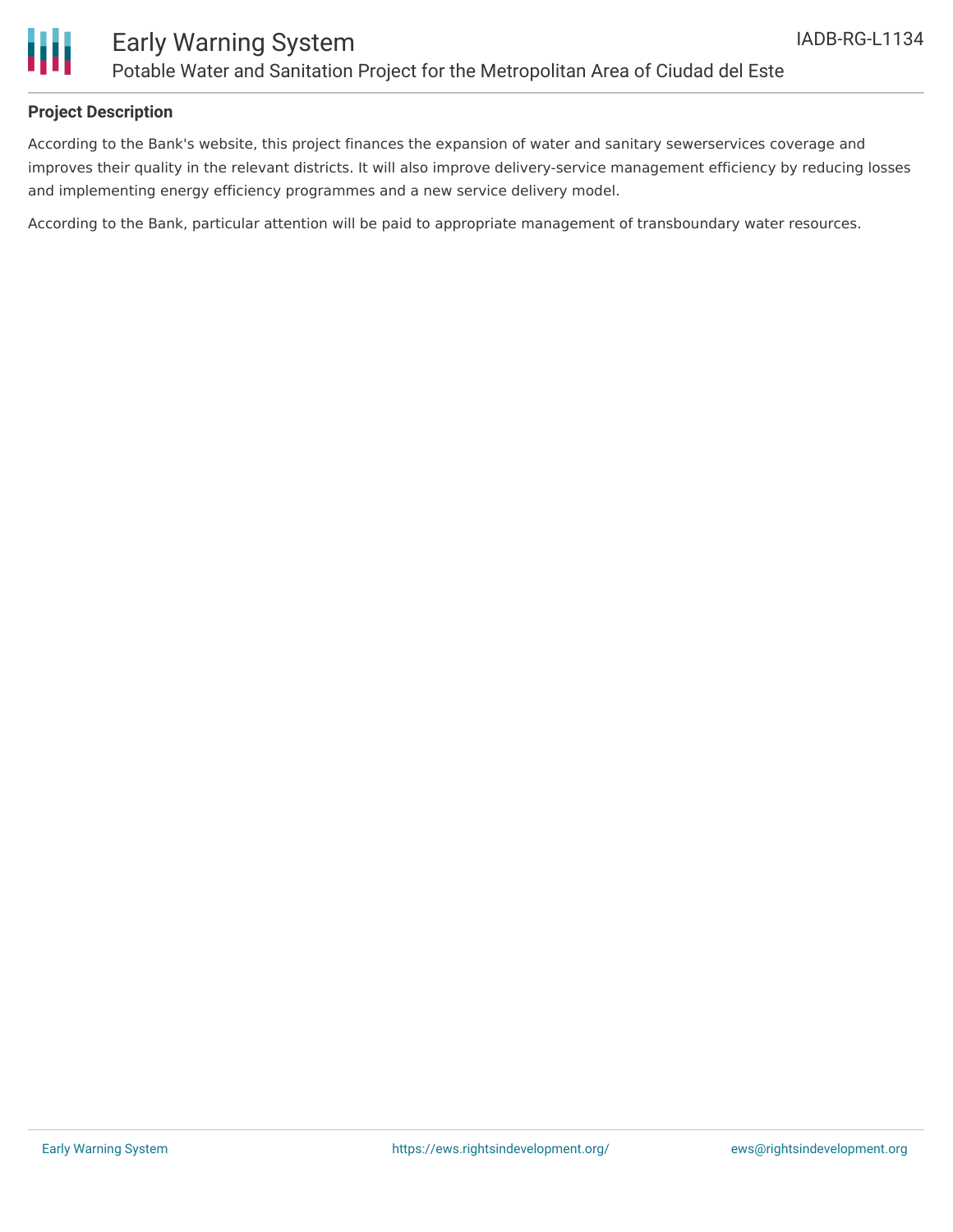

# Early Warning System Potable Water and Sanitation Project for the Metropolitan Area of Ciudad del Este

#### **Investment Description**

• Inter-American Development Bank (IADB)